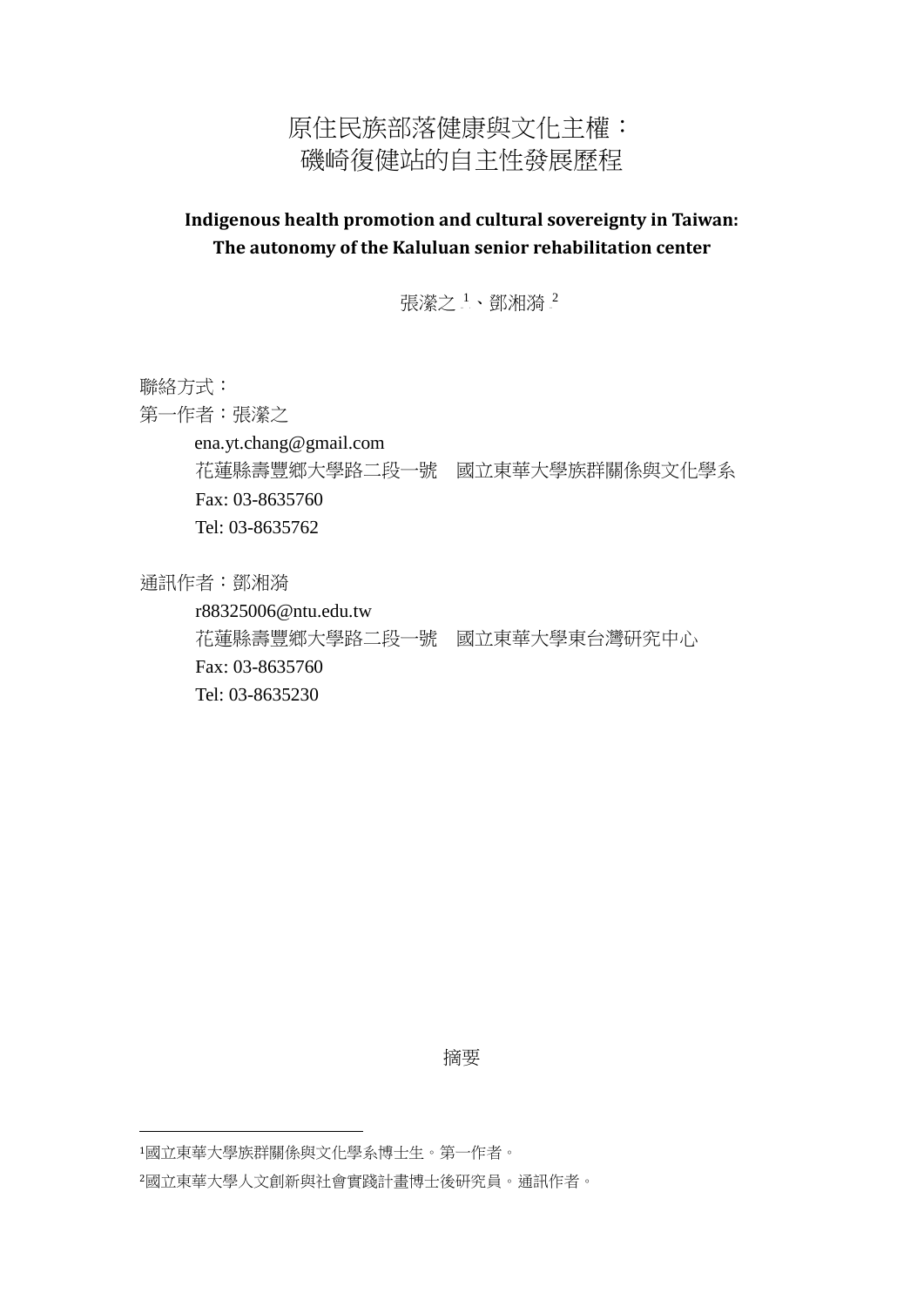本文將以花蓮縣豐濱鄉磯崎部落長者復健站運作為基礎,揭露多族群的原住民 部落健康促進行動以族群和諧為目標,熟稔運用在地社會關係、深度理解地方 人情義理,並與醫護專業協作的自主性老人照顧模式。磯崎部落為一涵納撒奇 拉雅族、阿美族、噶瑪蘭族以及布農族的多族群聚落,在族群性相對複雜的生 活脈絡中,部落頭人自發性地籌設長者復健站,以自身之力召集部落長者參 與,並透過己力接送、在地青年投入、共餐共食等,在資源侷限的條件中發展 貼近生活的行動策略。為回應聚落內各族群長者的健康需求、避免族群間資源 傾軋與排除現象,復健站跳脫單一化的、原住民形象的族群文化的表現形式, 回歸復健醫護專業以及在地生活人際互動網絡,發展出面向實地生活且族群間 相互關照的健康促進行動。諸如以在地資源自行製作復健設備、活動設計以復 健專業為核心、捨棄原住民老人照顧多以編織、舞蹈等具備原住民文化形象的 行動概念,在不強調原住民傳統文化形式表現的健康促進行動中,反而讓不同 族群的參與者真實地吐露自身文化,在復健行動的日常實踐中,呈顯原住民文 化邏輯與在地智慧的內涵。

關鍵字:原住民族健康、部落健康、文化主權、文化照顧、磯崎村